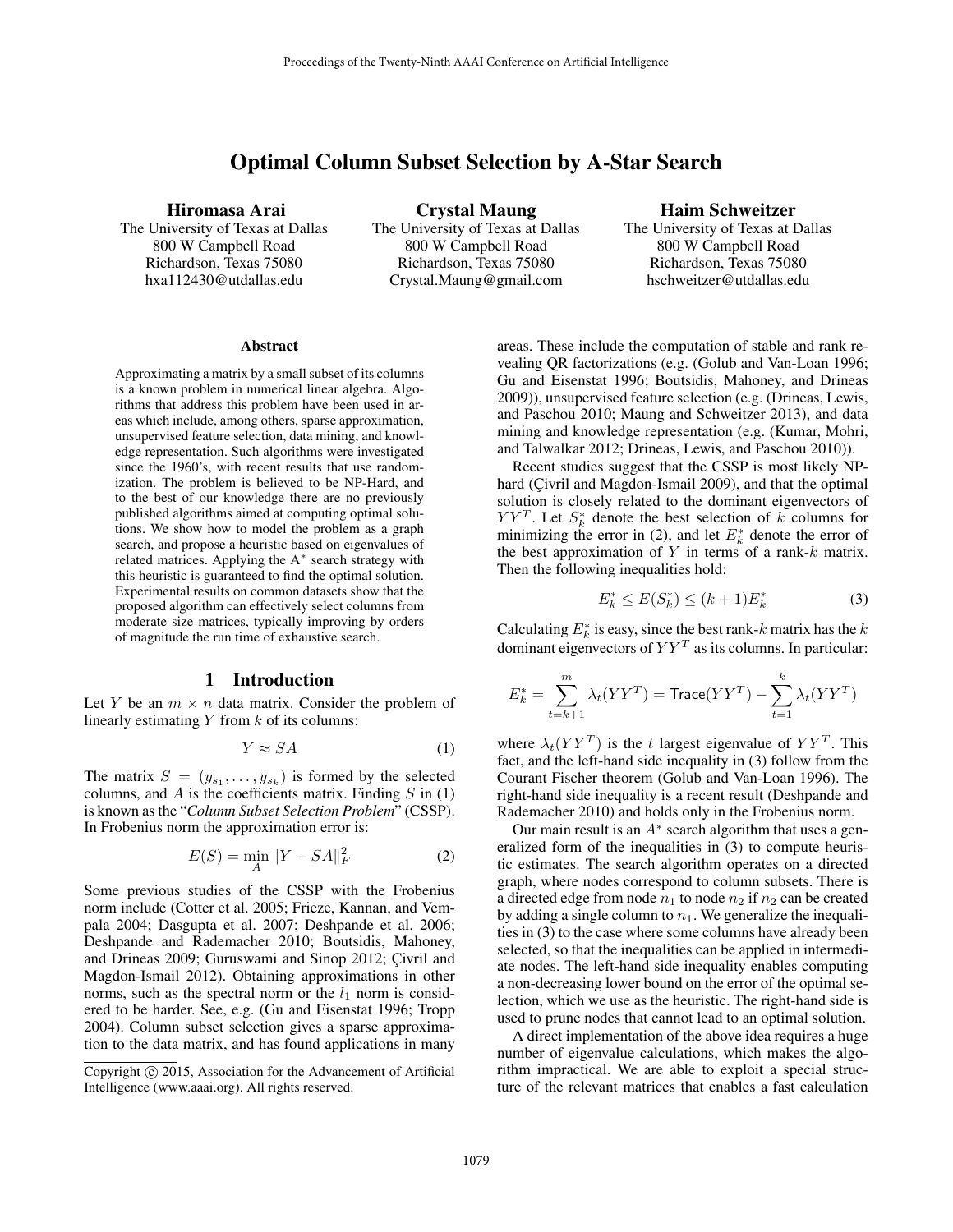of these eigenvalues. This gives an algorithm that can effectively select a small number of columns even from very large matrices. Running on a standard desktop our algorithm can select several columns from very large matrices taken from standard machine learning depositories. For example, selecting the best 4 columns from the 29,261 columns of the techtc01 dataset (Gabrilovich and Markovitch 2004) took about one minute.

To put things in perspective, current state-of-the-art algorithms for the CSSP, e.g. (Boutsidis, Mahoney, and Drineas 2009), take significantly less time to select hundreds of features from very large datasets. However, the selection is typically non-optimal. (In fact, with non-optimal algorithms one has no way of telling whether or not the result is optimal.) There is a well known optimal algorithm, called *Leaps and Bounds* (Furnival and Wilson 1974), for the related problem of selecting columns for approximating a single vector. That algorithm is based on an entirely different approach, and can handle matrices of no more than 30-40 columns (Hastie, Tibshirani, and Friedman 2009). By contrast, our algorithm which searches the same subsets but for a different goal, can handle much larger matrices, although it can effectively select only a small number of columns.

Attempting to solve the CSSP by exhaustive search requires evaluating  $\binom{n}{k}$  subsets. For example, with  $n=100$ ,  $k=5$  there are roughly 7.5 $\cdot 10^7$  subsets to evaluate, and with  $n=500$ , $k=5$  there are roughly  $2.5 \cdot 10^{11}$  subsets. As another example, if exhaustive search is attempted to select 4 columns from the techtc01 dataset, we estimate the run time to be 30 million years. Our algorithm computes the solution in about a minute.

#### Statement of our main result

We describe a column subset selection algorithm that is optimal in the Frobenius norm. Our algorithm is typically much faster than exhaustive search (and, of course, has the same accuracy). It is more accurate than the current state-of-theart algorithms, although it runs significantly slower. The main idea is to use spectral lower bounds on the optimal result as heuristics for  $A^*$  search, and spectral upper bounds on the optimal result for pruning.

#### 2 Column subset selection by  $A^*$

The search algorithm operates on a directed graph, where nodes correspond to column subsets. There is a directed edge from  $n_1$  to  $n_2$  if  $n_2$  can be created by adding a single column to  $n_1$ . An example of the search graph with  $n=4, k=2$ is shown in Figure 1. Observe that the graph has no directed cycles. We proceed to define the values for  $d, f, g, h$  which in our case are similar, but not identical, to the standard treatment of  $A^*$  in the literature (e.g (Russell and Norvig 2010)). Suppose  $k_i$  columns are selected at node  $n_i$ . Define:

 $d \triangleq$  Smallest error of estimating Y with k columns.

 $g_i \triangleq$  Error of estimating Y using the  $k_i$  columns in  $n_i$ .

 $f_i \triangleq$  Smallest error of estimating Y using the  $k_i$  columns in  $n_i$  and additional  $k - k_i$  "best possible" vectors.

$$
h_i \triangleq g_i - f_i.
$$



Figure 1: the subsets graph for  $n=4$ ,  $k=2$ 

| 0. Put the root node into $F$ .                                                                                 |  |  |  |  |
|-----------------------------------------------------------------------------------------------------------------|--|--|--|--|
| <b>1.</b> While $F$ is nonempty and no solution found:<br><b>1.1</b> Pick $n_i$ with the smallest $f_i$ from F. |  |  |  |  |
| 1.2 If $n_i$ has k columns return it as the solution.                                                           |  |  |  |  |
| 1.3 Otherwise:<br><b>1.3.1</b> Add $n_i$ to C.                                                                  |  |  |  |  |
| <b>1.3.2</b> Examine all children $n_j$ of $n_i$ .                                                              |  |  |  |  |
| <b>1.3.2.1</b> If $n_i$ is in C or F do nothing.                                                                |  |  |  |  |
| <b>1.3.2.2</b> Otherwise if $f_j > P$ put $n_j$ in C.                                                           |  |  |  |  |
| <b>1.3.2.3</b> Otherwise put $n_i$ in F.                                                                        |  |  |  |  |

Figure 2: the  $A^*$  algorithm for optimal subset selection

The following inequalities clearly holds for all  $n_i$ :  $f_i \leq g_i$ ,  $d \leq g_i$ . Also, if  $n_i$  is on the path to the optimal solution then  $f_i \leq d$ . Observe the following differences between the "textbook" definition of  $f, g, h$  and ours:

1. The "textbook" definition has  $q_i$  as the distance of  $n_i$  from the stating point so that it is monotonically increasing along any path. From our definition it is clear that  $g_i$  is monotonically decreasing along any path.

2. The relationship  $f_i = g_i - h_i$  is different from the "textbook" relationship of  $f_i = g_i + h_i$ .

3. The values  $f_i, g_i, h_i$  depend only on the node  $n_i$  and not on the path traversed to reach it.

The A<sup>∗</sup> algorithm is shown in Figure 2. It keeps a fringe list  $F$  of nodes that need to be examined, and a list  $C$ of closed nodes, containing nodes that need not be visited again. It also uses a pruning value  $P$ , known to be an upper bound on the error of the optimal solution.

Theorem 1: Figure 2 algorithm finds the optimal solution. **Proof:** The proof is almost identical to the "textbook" proof for the optimality of  $A^*$  on search trees. As before let  $k_i$  be the selection size at node  $n_i$ .

Claim 1.  $f_i$  is monotonically increasing along any path. Proof: if  $n_j$  is a child of  $n_i$  then  $f_j$  is computed from the  $k_i$ columns of  $n_i$ , one more column, and  $k-k_i-1$  "best possible" vectors. This cannot be better than  $f_i$  which is computed from the same  $k_i$  vectors and  $k-k_i$  "best possible" vectors.

Claim 2. If  $k_i = k$  then  $g_i = f_i$ . (Immediate from definition.)

Claim 3. Let  $n_*$  be an optimal solution, and let  $n_j$  be a non optimal solution. Then any node  $n_b$  on the path from the root to  $n_*$  satisfies:  $f_b < f_i$ .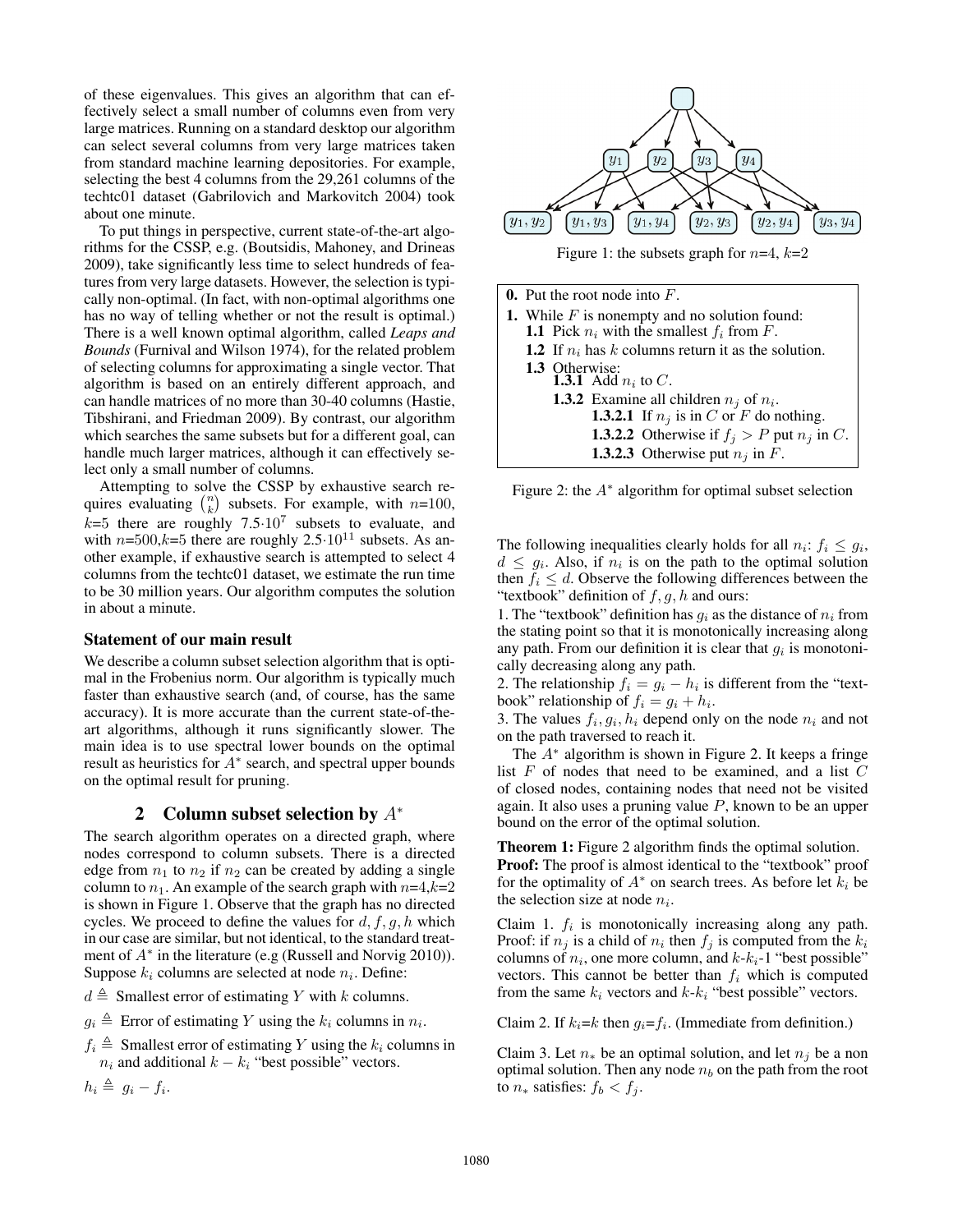Proof: Since  $n_j$  is not optimal we have:  $g_j > g_*$  so that:  $f_j =$  $g_j > g_* = f_* \geq f_b$ . The equalities follow from Claim 2, and the right-hand inequality follows from Claim 1.

Claim 4.  $n_*$  is selected from the fringe before  $n_i$ .

Proof: Suppose the claim is false. Let  $n_b$  be a node on the path to  $n_*$  that is in the fringe when  $n_j$  is selected. But from Claim 3  $n_b$  should be selected before  $n_i$ , which leads to a contradiction. This completes the proof of Theorem 1.

## 3 Calculating heuristic values

In this section we derive formulas for calculating the values of  $d, f_i, g_i, h_i$ , the heuristic values of node  $n_i$ , that were defined in Section 2.

Recall that our goal is to approximate the matrix  $Y$  of size  $m \times n$  by a linear combination of k of its columns. The best solution has the following error:

$$
d \triangleq E(S_k^*) = \min_{S,A} ||Y - SA||_F^2
$$

where  $S$  consists of  $k$  columns from  $Y$ . Consider the node  $n_i$ . Let  $k_i$  be the number of columns selected at  $n_i$ , and let  $S_i$  be the matrix formed by these columns. Let  $\overline{k}_i = k - k_i$ be the number of columns that still need to be selected, and let  $S_i$  denote the matrix formed by these columns. At node  $n_i$  our goal is to select the best  $\overline{S}_i$  in the sense of minimizing the following error:

$$
E_i(\overline{S}_i) \triangleq \min_{A_i, \overline{A}_i} \|Y - S_i A_i - \overline{S}_i \overline{A}_i\|_F^2
$$

We proceed to show that this can be viewed as a standard subset selection from a reduced matrix that we call  $Y_i$ .

**Theorem 2:** Let  $Q_i$  be an orthonormal basis to  $S_i$ . Define:

$$
Y_i \triangleq Y - Q_i Q_i^T Y = (I - Q_i Q_i^T) Y \tag{4}
$$

Recall that  $S_i$  is the selection of additional  $k_i$  columns, and let  $\overline{Q}_i$  be an orthonormal basis to  $\overline{S}_i$ . Let  $\tilde{S}_i$  be the selection of the columns in  $Y_i$  at the same locations as the  $\overline{S}_i$  columns in  $Y: \tilde{S}_i \triangleq (I - Q_i Q_i^T) \overline{S}_i$ . Let  $\tilde{E}$  be the error of estimating  $Y_i$  from  $\tilde{S}_i$ . Then  $E_i(\overline{S}_i) = \tilde{E}$ .

**Proof:** Observe that  $E_i(\overline{S}_i)$  can be written as:

$$
E_i(\overline{S}_i) = \min_{W_i, \overline{W}_i} \|Y - Q_i W_i - \overline{Q}_i \overline{W}_i\|_F^2 \tag{5}
$$

where the matrix  $(Q_i, \overline{Q}_i)$  is an orthonormal basis for  $(S_i, \overline{S}_i)$ , and  $\overline{Q}_i$  is orthogonal to  $Q_i$ . Solving for  $W_i$  that minimizes (5) gives:  $W_i = Q_i^T Y$ . Substituting back in (5):

$$
E_i(\overline{S}_i) = \min_{\overline{W}_i} ||Y_i - \overline{Q}_i \overline{W}_i||_F^2
$$

where  $\overline{Q}_i$  is orthogonal to  $Q_i$ , and spans  $(I - Q_i Q_i^T)S$ .

By definition 
$$
\tilde{E} \triangleq \min_{\tilde{A}_i} ||Y_i - \tilde{S}_i \tilde{A}_i|| = \min_{\tilde{W}_i} ||Y_i - \tilde{Q}_i \tilde{W}_i||
$$

where  $\tilde{Q}_i$  is an orthonormal basis to  $\tilde{S}_i = (I - Q_i Q_i^T) \overline{S}_i$ . Therefore we can always take  $\overline{Q}_i = \tilde{Q}_i$  and the expressions for  $\tilde{E}$  and  $E_i(\overline{S}_i)$  become identical. This completes the proof of Theorem 2.

Theorem 2 allows us to generalize the inequalities in (3):

**Corollary:** At node  $n_i$  let  $\overline{S}_i^*$  denote the best selection of  $k_i$  columns after the  $k_i$  columns of  $S_i$  have already been selected, and let  $E^*_{\overline{k}_i}$  denote the error of the best approximation of  $Y_i$  in terms of a rank- $k_i$  matrix. Then:

$$
E_{\overline{k}_i}^* \le E_i(\overline{S}_i^*) \le (\overline{k}_i + 1)E_{\overline{k}_i}^* \tag{6}
$$

$$
E_{\overline{k}_i}^* = \sum_{t=\overline{k}_i+1}^m \lambda_t(Y_i Y_i^T) = \text{Trace}(Y_i Y_i^T) - \sum_{t=1}^{k_i} \lambda_t(Y_i Y_i^T)
$$

**Proof:** Apply the inequalities in 3 to  $Y_i$ .

The corollary shows that  $f_i = E^*_{\overline{k}_i}$  is admissible. The following theorem summarizes the computational formulas.

**Theorem 3:** Searching for k columns, at node  $n_i$  where  $k_i$ columns of  $S_i$  have already been selected, set  $k_i = k - k_i$ . Let  $Q_i$  to be an orthonormal basis of  $S_i$  and define:  $B_i =$  $Y_i Y_i^T$ , where  $Y_i$  is defined in (4). Let  $\lambda_1 \geq \ldots \geq \lambda_m$  be the eigenvalues of  $B_i$ . Then the values of  $f_i, g_i, h_i$  defined in Section 2 can be calculated by:

$$
f_i = \sum_{t=\overline{k}_i+1}^m \lambda_t, \qquad h_i = \sum_{t=1}^{\overline{k}_i} \lambda_t,
$$
  

$$
g_i = \sum_{t=1}^m \lambda_t = \text{Trace}(B_i) = f_i + h_i
$$

From the formulas in Theorem 3 it is clear that only the top  $\overline{k}_i$  eigenvalues of  $B_i$  need to be calculated in addition to its trace. However, this has to be calculated for each node, which is not practical. In the next section we show that there is a matrix related to  $B_i$  with a special structure that enables fast calculations of these eigenvalues.

#### 4 Efficient calculation of heuristic values

In this section we discuss fast calculations of the eigenvalues that are needed to calculate the heuristics. We observe that the heuristics are needed only after line 1.3.2.2 of the algorithm in Figure 2. At that point the parent of the node is known. We show how to calculate the children eigenvalues efficiently by performing a more expensive eigenvalue decomposition for the parent, at line 1.3.1 of the algorithm. Furthermore, these more expensive calculations can be reduced by computing an expensive eigenvalue decomposition once, at line 0. To summarize, we discuss three different types of eigenvalue decompositions. The first is calculated once, at the root, the second is calculated for each selected node, and the third is calculated for each child.

#### 4.1 Eigenvalue decomposition at the root

At the root we compute the eigenvalues and the eigenvectors of the matrix  $B = YY^T$ . The eigenvectors factorization gives:

$$
B = VDV^T
$$

Here  $V$  has orthonormal columns (the eigenvectors), and  $D$ is diagonal. We note that  $V$  and  $D$  can also be calculated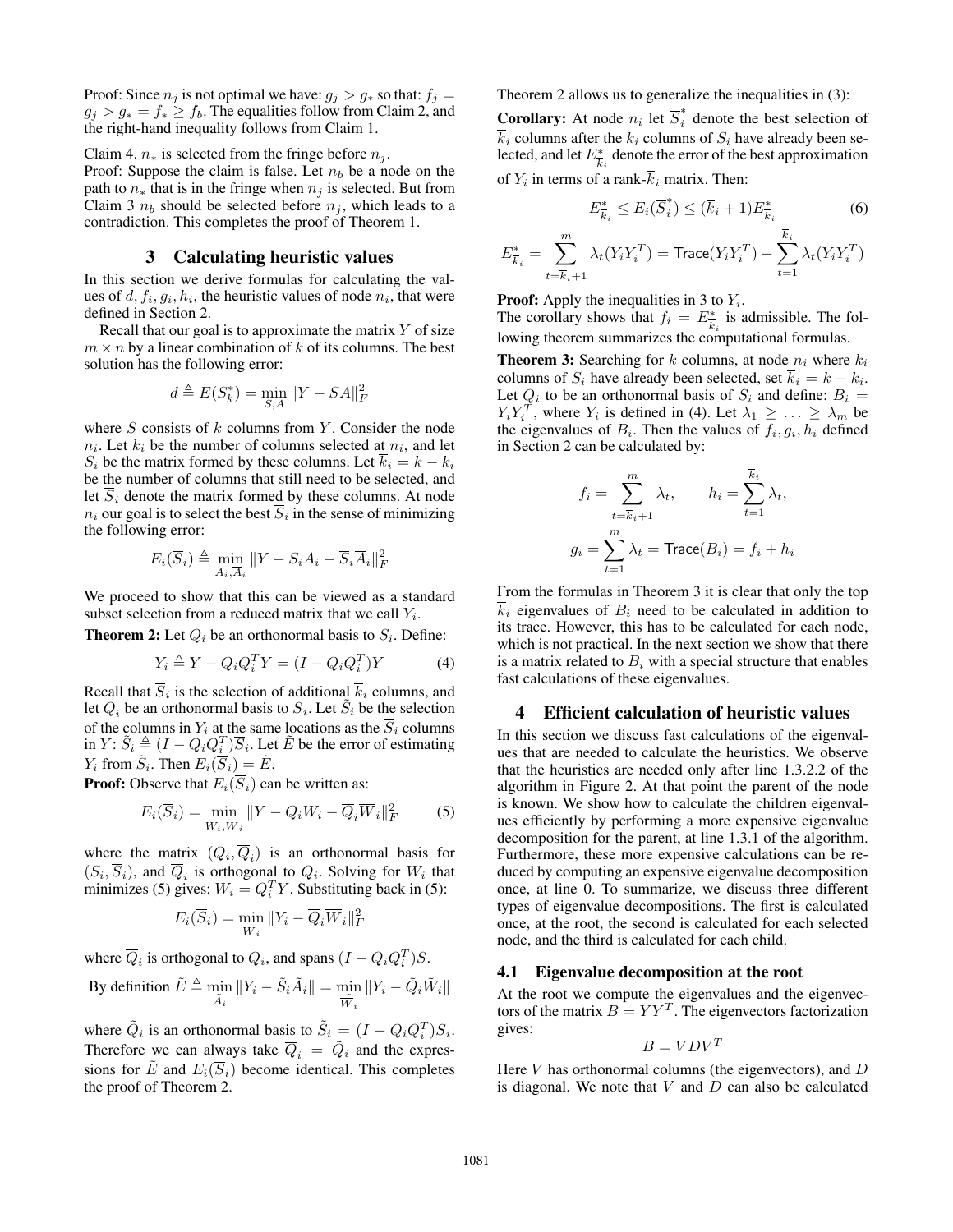from the SVD of  $Y$ , and there are efficient algorithms for computing it. The one we have used is described in (Halko, Martinsson, and Tropp 2011). Let  $r$  be the numeric rank of Y then  $r \leq \min\{m, n\}$ . It is enough to keep V as an  $m \times r$ matrix, and retain only the  $r$  nonzero eigenvalues.

### 4.2 Special structure

Instead of working with the matrix  $B_i$  of Theorem 3 we describe a related matrix which makes the calculations easier.

**Lemma:** Define the following  $r \times r$  matrix:

$$
H_i = D - Z_i Z_i^T = D - \sum_{j=1}^r z_j z_j^T \tag{7}
$$

where  $Z_i = D^{1/2}V^T Q_i$  and  $z_j = D^{1/2}V^T q_j$ . Then the matrices  $B_i$  and  $H_i$  have the same eigenvalues (and traces). **Proof:** Using the eigenvalue decomposition of  $B$  we have:

$$
B_i = Y_i Y_i^T = (I - Q_i Q_i^T) B (I - Q_i Q_i^T) = G_i D G_i^T
$$

where  $G_i = (I - Q_i Q_i^T)V$ . As we show later  $H_i$  can be written as:  $H_i = D^{1/2} G_i^T G_i D^{1/2}$ . From this it follows that both  $H_i$  and  $B_i$  can be viewed as the product of the same two matrices (in different order) which implies that they have the same eigenvalues. To complete the proof it remains to show that the two expressions for  $H_i$  are identical. Direct calculation gives:

$$
G_i^T G_i = V^T (I - Q_i Q_i^T) V = I - V^T Q_i Q_i^T V D^{1/2} G_i^T G_i D^{1/2} = D - D^{1/2} V^T Q_i Q_i^T V D^{1/2} = D - Z_i Z_i^T
$$

This completes the proof of the lemma. The special structure of the matrix  $H_i$ , which can be expressed as  $r$  rank-1 updates to a diagonal matrix, allows for specialized routines for computing its eigenvectors and eigenvalues. See, e.g (Bini and Robol 2014; Melman 1998; Golub 1973).

#### 4.3 Eigenvalue decomposition for parent nodes

This eigenvalue and eigenvector calculation is performed at line 1.3.1 of the algorithm. As explained later, we need both the eigenvectors and the eigenvalues of the matrix  $H_i$  defined in (7). Any of the methods that exploit the special structure can be used.

#### 4.4 Computing eigenvalues for children nodes

The calculation of the heuristic at line 1.3.2.2 of the algorithm is the most time consuming part of the algorithm. We show how to compute these values efficiently from the eigenvalue decomposition of the parent.

**Theorem 4:** Let  $n_p$  be a parent node encountered at line 1.3.1 of the algorithm with selection of size  $k_p$ . Let  $Q_p$  be an orthonormal matrix that spans these  $k_p$  vectors. Let  $H_p$ be the matrix computed according to (7). Let  $Trace_p$  be the trace of  $H_p$ . Suppose a child node  $n_y$  is created by adding Column  $y$  to the selection of  $n_p$ . Then the following procedure computes the heuristic values at  $n<sub>y</sub>$  without explicitly computing the associated matrix  $H_y$  of Equation (7).

$$
1. \ \tilde{q}_y = Q_p Q_p^T y, \qquad q_y = \frac{\tilde{q}_y}{|\tilde{q}_y|}.
$$

- 2.  $z_y = D^{1/2} V^T q_y$ .
- 3.  $g_y = \text{Trace}(H_y) = \text{Trace}_p |z_y|^2$ .
- 4. The top  $k-k_p-1$  eigenvalues of  $H_y$  are computed using a specialized method.
- 5 Compute  $h_y$  as the sum of the eigenvalues computed at 4.

$$
6\ f_y=g_y-h_y.
$$

Proof: From  $(7)$  it follows that:

$$
H_y = H_p - z_y z_y^T, \quad z_y = D^{1/2} V^T q_y \tag{8}
$$

The formula in 3. follows from the linearity of the trace, applied to (8). This gives: Trace( $H_y$ ) = Trace( $H_p$ ) – Trace $(z_y z_y^T)$ , and clearly Trace $(z_y z_y^T) = |z_y|^2$ . The computation of the top eigenvalues in 4. exploits the special structure shown in (8). Our particular implementation uses Gragg's method (Melman 1998). This is an iterative procedure with cubic convergence speed.

#### 5 Pruning

We wish to point out the difference between the left-hand and the right-hand side inequalities in (6) (and in (3)). The left-hand side is a statement about *any* subsets  $S_i$ . It must satisfy:  $E_{\overline{k}_i}^* \leq E_i(\overline{S}_i)$ . By contrast, the right-hand side inequality implies existence. There exists a subset  $\overline{S}_i$  which satisfies  $E_i(\overline{S}_i) \leq (\overline{k}_i + 1)E_{\overline{k}_i}^*$ .

Since our algorithm is guaranteed to find the optimal solution we can use the right-hand side inequality for pruning. Observe that the inequality can be written as:

$$
d \le E_i(\overline{S}_i^*) \le (\overline{k}_i + 1)f_i
$$

where  $d$  is the error of the optimal solution. This holds for all nodes  $n_i$ , and we can use it as follows. Set

$$
P = \min_i (k_i + 1) f_i
$$

where at any time  $i$  ranges over all the previously computed nodes. Such P must satisfy  $d \leq P$ , and any node  $n_i$  with  $f_j > P$  can be pruned.

Observe that this pruning process cannot reduce the number of evaluated nodes. The algorithm evaluates a node  $n_i$ with the smallest value of  $f_i$  in the fringe list. If such node could have been pruned with the condition  $f_i > P$ , all the nodes in the fringe can also be pruned, and the algorithm cannot return any solution. However, the pruning can reduce the size of the fringe. This reduces the memory requirement. Depending on the data structure used for implementing the fringe, The pruning can also produce some savings in run time, since the search for a node (Step 1.3.2.1 of the algorithm) is faster when the fringe is smaller.

## 6 Experimental results

#### 6.1 First experiment

We have tested the proposed algorithm on standard machine learning datasets. These were obtained from the UCI Repository, except for the techtc01 that can be obtained as explained in (Gabrilovich and Markovitch 2004). The results are shown in Figure 3.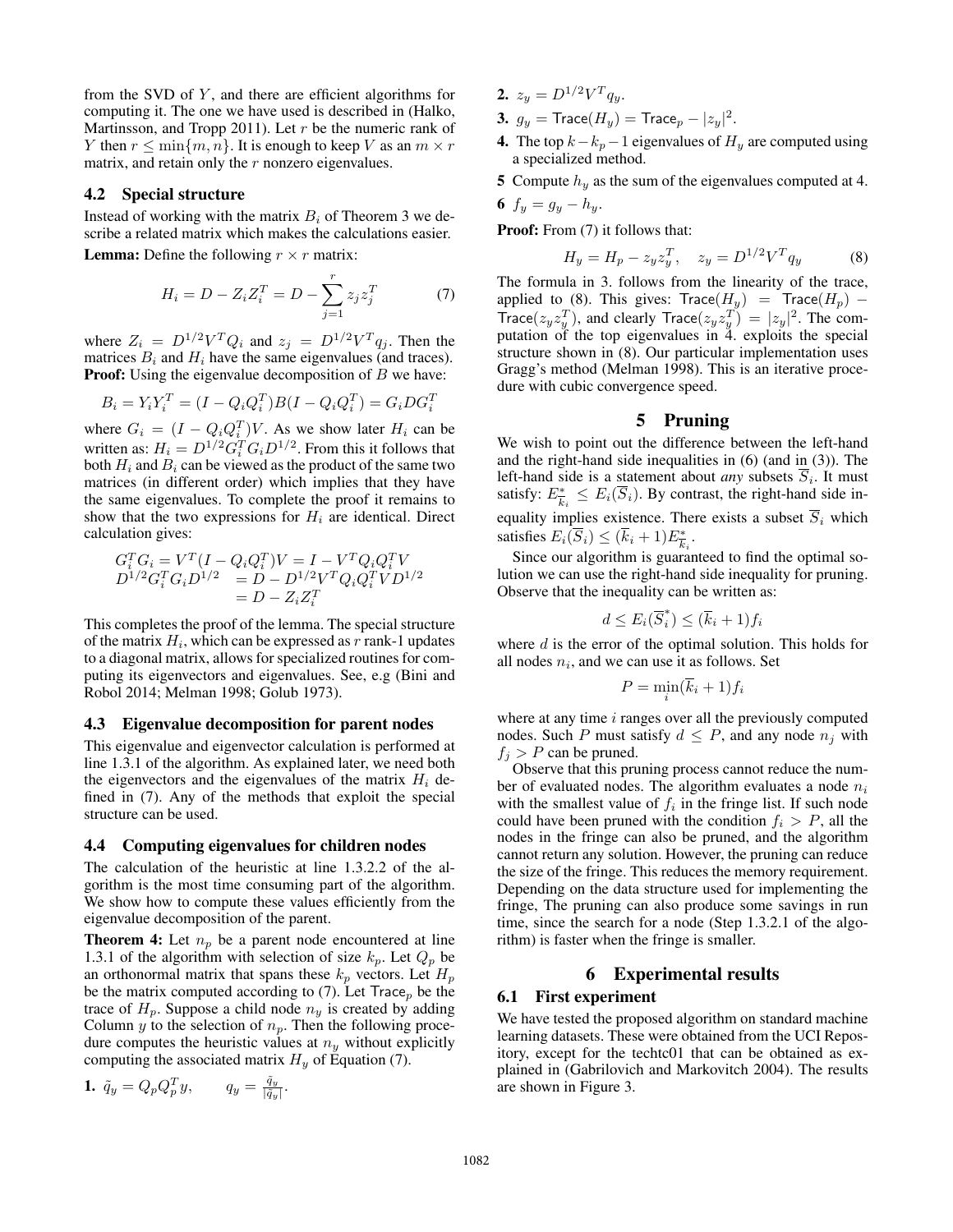|                                    | num of                                                                          | num of                           | num parent                                                                  |         |                                                  |                   |                 | memory    |  |
|------------------------------------|---------------------------------------------------------------------------------|----------------------------------|-----------------------------------------------------------------------------|---------|--------------------------------------------------|-------------------|-----------------|-----------|--|
| $\boldsymbol{k}$                   | children                                                                        | parent                           |                                                                             | runtime | exhaustive<br>/ runtime                          | error<br>$TS/A^*$ | error<br>GKS/A* | without P |  |
|                                    | nodes                                                                           | nodes                            | $\overline{\binom{n}{k}}$                                                   |         |                                                  |                   |                 | / with P  |  |
|                                    |                                                                                 |                                  |                                                                             |         | wdbc dataset ( $m = 569$ , $n = 31$ )            |                   |                 |           |  |
| 1                                  | 31                                                                              | $\overline{2}$                   | $6.5 \cdot 10^{-2}$                                                         | 0.001   | 3.333                                            | 1                 | 1               | 31.00     |  |
| 5                                  | 1037                                                                            | 40                               | $2.4 \cdot 10^{-4}$                                                         | 0.002   | 4492.332                                         | 1                 | 1               | 20.81     |  |
| 10                                 | 25386                                                                           | 1168                             | $2.6 \cdot 10^{-5}$                                                         | 0.036   | $1.0 \cdot 10^5$                                 | 1                 | 1               | 4.11      |  |
| 15                                 | 556991                                                                          | 32765                            | $1.1 \cdot 10^{-4}$                                                         | 5.762   | 4374.933                                         | 1                 | 1               | 1.53      |  |
| 16                                 | 1048470                                                                         | 65530                            | $2.2 \cdot 10^{-4}$                                                         | 15.876  | 1587.679                                         | 1                 | 1               | 2.29      |  |
| sat dataset ( $m = 2000, n = 37$ ) |                                                                                 |                                  |                                                                             |         |                                                  |                   |                 |           |  |
| 1                                  | $\overline{37}$                                                                 | $\overline{2}$                   | $5.4 \cdot 10^{-2}$                                                         | 0.001   | 3.000                                            | 1.039             | 1.072           | 9.25      |  |
| $\mathbf{2}$                       | 532                                                                             | $20\,$                           | $3.0 \cdot 10^{-2}$                                                         | 0.002   | 42.167                                           | 1.068             | $\mathbf{1}$    | 12.85     |  |
| 3                                  | 2676                                                                            | 108                              | $1.4 \cdot 10^{-2}$                                                         | 0.009   | 113.171                                          | 1.140             | 1.027           | 8.43      |  |
| 4                                  | 17718                                                                           | 872                              | $1.3 \cdot 10^{-2}$                                                         | 0.066   | 167.055                                          | 1.137             | 1.158           | 9.76      |  |
| 5                                  | 37464                                                                           | 1928                             | $4.4 \cdot 10^{-3}$                                                         | 0.158   | 174.104                                          | 1.153             | 1.244           | 3.96      |  |
| 6                                  | 297806                                                                          | 19003                            | $8.2 \cdot 10^{-3}$                                                         | 1.678   | 87.604                                           | 1.137             | 1.358           | 4.00      |  |
| $\tau$                             | 1347579                                                                         | 105556                           | $1.0 \cdot 10^{-2}$                                                         | 18.850  | 34.542                                           | 1.062             | 1.114           | 3.47      |  |
| SPECTF dataset $(m = 187, n = 45)$ |                                                                                 |                                  |                                                                             |         |                                                  |                   |                 |           |  |
| 1                                  | $\overline{45}$                                                                 | $\overline{2}$                   | $4.4 \cdot 10^{-2}$                                                         | 0.001   | 4.500                                            | 1                 | 1.070           | 11.25     |  |
| $\mathbf{2}$                       | 1035                                                                            | 47                               | $4.7 \cdot 10^{-2}$                                                         | 0.001   | 17.667                                           | 1.029             | 1.028           | 21.09     |  |
| 3                                  | 11272                                                                           | 499                              | $3.5 \cdot 10^{-2}$                                                         | 0.008   | 35.310                                           | 1.066             | 1.055           | 11.93     |  |
| 4                                  | 100848                                                                          | 5794                             | $3.9 \cdot 10^{-2}$                                                         | 0.094   | 36.603                                           | 1.059             | 1.087           | 10.32     |  |
| 5                                  | 619332                                                                          | 40535                            | $3.3 \cdot 10^{-2}$                                                         | 0.888   | 37.352                                           | 1.052             | 1.059           | 14.91     |  |
| 6                                  | 2298695                                                                         | 187582                           | $2.3 \cdot 10^{-2}$                                                         | 20.444  | 20.717                                           | 1.092             | 1.039           | 8.44      |  |
|                                    |                                                                                 |                                  |                                                                             |         | movement_libras dataset ( $m = 360$ , $n = 91$ ) |                   |                 |           |  |
| $\mathbf{1}$                       | 91                                                                              | $\overline{2}$                   | $2.2 \cdot 10^{-2}$                                                         | 0.001   | 2.250                                            | $\mathbf 1$       | 1               | 91.00     |  |
| $\overline{c}$                     | 445                                                                             | 6                                | $1.5 \cdot 10^{-3}$                                                         | 0.004   | 39.133                                           | $\mathbf{1}$      | 1.019           | 4.55      |  |
| 3                                  | 8625                                                                            | 188                              | $1.5 \cdot 10^{-3}$                                                         | 0.016   | 379.283                                          | 1.002             | 1.015           | 25.50     |  |
| 4                                  | 182366                                                                          | 3977                             | $1.5 \cdot 10^{-3}$                                                         | 0.351   | 195.656                                          | 1.005             | 1.042           | 24.18     |  |
| 5                                  | 1345415                                                                         | 23963                            | $5.2 \cdot 10^{-4}$                                                         | 2.616   | 457.191                                          | 1.034             | 1.153           | 10.80     |  |
|                                    |                                                                                 |                                  |                                                                             |         | madelon dataset ( $m = 2000$ , $n = 500$ )       |                   |                 |           |  |
| $\overline{1}$                     | 500                                                                             | $\overline{2}$                   | $4.0 \cdot 10^{-3}$                                                         | 0.011   | 40.119                                           | 1.401             | 2.798           | 166.67    |  |
| $\sqrt{2}$                         | 12675                                                                           | 27                               | $2.2 \cdot 10^{-4}$                                                         | 0.508   | 215.373                                          | 1.976             | 6.247           | 24.80     |  |
| 3                                  | 71309                                                                           | 148                              | $7.1 \cdot 10^{-6}$                                                         | 2.950   | 6150.857                                         | 1.441             | 3.399           | 11.09     |  |
| 4                                  | 234635                                                                          | 485                              | $1.9 \cdot 10^{-7}$                                                         | 9.802   | $2.3 \cdot 10^5$                                 | 1.574             | 1.308           | 11.21     |  |
| 5                                  | 286725                                                                          | 588                              | $2.3 \cdot 10^{-9}$                                                         | 12.351  | $1.8 \cdot 10^7$                                 | 1.181             | 1.310           | 14.03     |  |
|                                    |                                                                                 |                                  |                                                                             |         | isolet5 dataset ( $m = 1559$ , $n = 618$ )       |                   |                 |           |  |
| 1                                  | 618                                                                             | $\overline{2}$                   | $3.2 \cdot 10^{-3}$                                                         | 0.014   | 34.400                                           | 1                 | 1               | 56.18     |  |
| $\sqrt{2}$                         | 4916                                                                            | $\mathbf{9}$                     | $4.7 \cdot 10^{-5}$                                                         | 0.244   | 622.926                                          | 1.051             | 1.122           | 7.77      |  |
|                                    |                                                                                 |                                  | $3.3 \cdot 10^{-6}$                                                         |         |                                                  |                   |                 | 30.77     |  |
| 3                                  | 76173                                                                           | 131                              | CNAE-9 dataset ( $m = 1080$ , $n = 857$ , number of nonzero columns is 695) | 4.234   | 7360.414                                         | 1.206             | 1.177           |           |  |
|                                    | 695                                                                             |                                  | $2.3 \cdot 10^{-3}$                                                         | 0.020   | 34.500                                           |                   |                 | 695.00    |  |
| 1                                  | 2082                                                                            | $\overline{c}$<br>$\overline{4}$ | $1.1 \cdot 10^{-5}$                                                         | 0.172   | 1739.796                                         |                   |                 | 2.97      |  |
| $\overline{c}$                     |                                                                                 |                                  |                                                                             |         |                                                  |                   |                 |           |  |
| 3                                  | 7613                                                                            | 12<br>35                         | $1.1 \cdot 10^{-7}$<br>$1.6 \cdot 10^{-9}$                                  | 0.789   | $1.1 \cdot 10^5$<br>$7.0 \cdot 10^6$             |                   |                 | 3.65      |  |
| 4                                  | 23456                                                                           |                                  |                                                                             | 2.615   |                                                  | 1.018             |                 | 3.64      |  |
| 5                                  | 136765                                                                          | 201                              | $5.3 \cdot 10^{-11}$                                                        | 15.665  | $2.0 \cdot 10^8$                                 | 1.038             | 1.007           | 5.06      |  |
|                                    | techtc01 dataset ( $m = 163$ , $n = 29261$ , number of nonzero columns is 9238) |                                  |                                                                             |         |                                                  |                   |                 |           |  |
| $\mathbf{1}$                       | 9238                                                                            | $\overline{2}$                   | $6.8 \cdot 10^{-5}$                                                         | 0.007   | 2231.078                                         |                   | 1               | 4618.50   |  |
| $\boldsymbol{2}$                   | 27711                                                                           | $\overline{4}$                   | $9.3 \cdot 10^{-9}$                                                         | 0.017   | $1.3 \cdot 10^7$                                 |                   | 1               | 3.00      |  |
| $\mathfrak{Z}$                     | 240017                                                                          | 27                               | $6.5 \cdot 10^{-12}$                                                        | 0.070   | $3.0 \cdot 10^{10}$                              |                   | $\mathbf{1}$    | 8.66      |  |
| $\overline{4}$                     | 2823249                                                                         | 308                              | $1.0\!\cdot\!10^{-14}$                                                      | 1.000   | $1.5 \cdot 10^{13}$                              | 1.035             | $\mathbf{1}$    | 41.62     |  |

Figure 3: Performance comparison on various datasets (see text)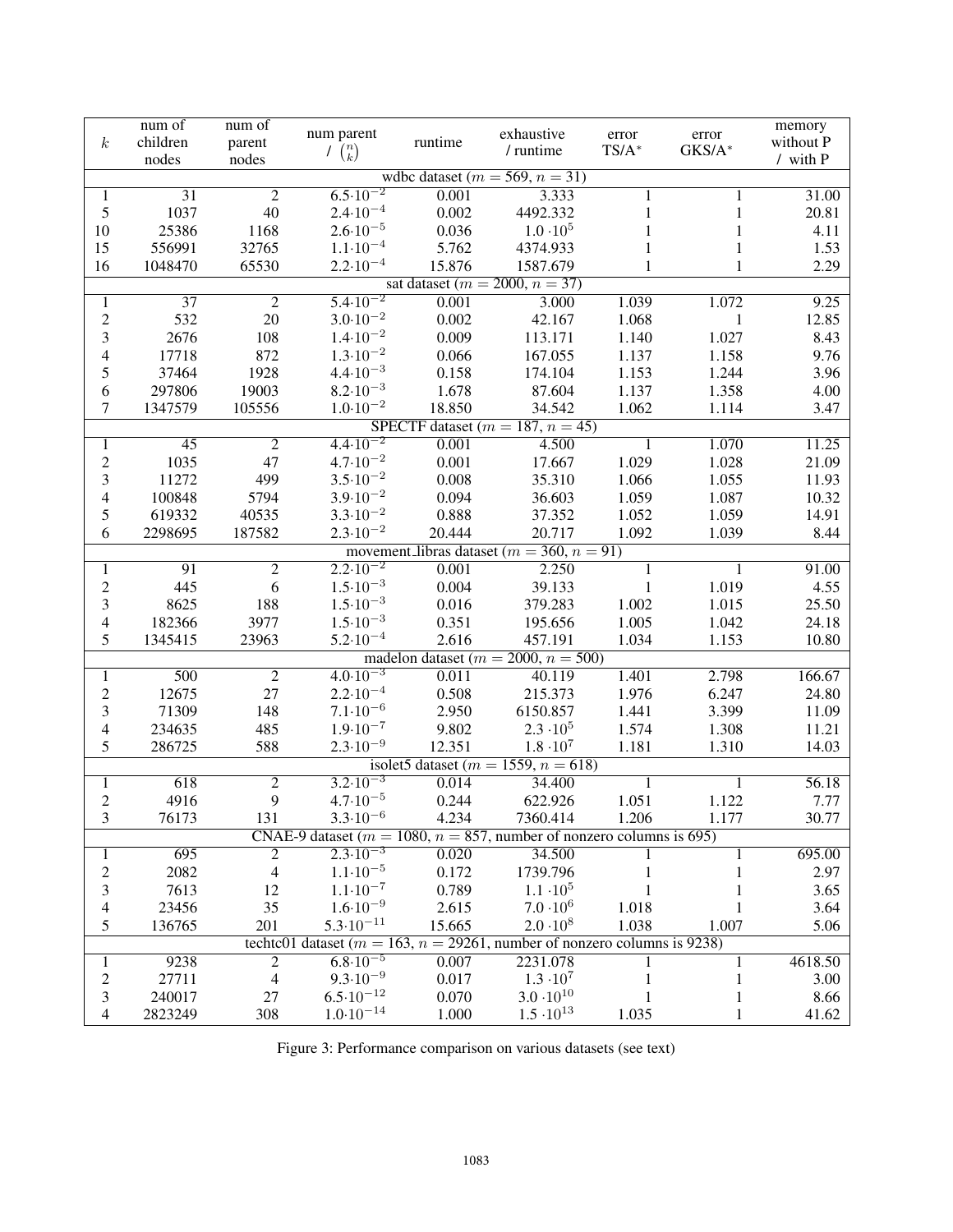| k. | error    | error              |
|----|----------|--------------------|
|    | $TS/A^*$ | $GKS/A^*$          |
| 1  | 1.000    | $1.\overline{000}$ |
| 3  | 1.102    | 1.204              |
| 5  | 1.129    | 1.164              |
| 7  | 1.133    | 1.126              |
| 9  | 1.125    | 1.125              |
| 11 | 1.125    | 1.125              |
| 13 | 8.860    | 1.157              |
| 15 | 8.368    | 1.125              |
| 16 | 8.122    | 1.125              |

Figure 4: Accuracy comparison on a  $50 \times 50$  Kahan matrix

Column 2 shows the number of children nodes evaluated by the algorithm at Step 1.3.1, and not eliminated at Step 1.3.2.1. This is the number of heuristic values that needs to be calculated. Column 3 shows the number of parent nodes evaluated by the algorithm. These are the nodes that have their children calculated. It is typically much smaller than the number of children nodes.

Column 4 shows the ratio between Column 3 and  $\binom{n}{k}$ , the number of nodes that need to be evaluated by exhaustive search. Observe that this number is typically very small, especially for the larger datasets.

Columns 5,6 show the run time. Column 5 gives the run time in minutes, and Column 6 gives the ratio between run time of an exhaustive search and Column 5. In most cases the exhaustive search run time was not explicitly calculated. We measured the exhaustive search run time for a small value  $k_1$ , and then extrapolated to the desired value of  $k$ . This was done by multiplying the time taken for  $k_1$  by  $\frac{\binom{n}{k}}{\binom{n}{k}}$  $\frac{\binom{k}{k}}{\binom{n}{k_1}}$ .

Observe that our algorithm is typically much faster than exhaustive search by many orders of magnitude.

To evaluate the gain in accuracy over previously proposed algorithms we compared the results with two other algorithms. The first is the state-of-the-art Two-Stage algorithm as described in (Boutsidis, Mahoney, and Drineas 2009). The second is the classical algorithm of Golub Kelma and Stewart, as described, for example, in (Golub and Van-Loan 1996). In the table we refer to these algorithm as the "TS" and the "GKS".

Column 7 shows the ratio between the error of the Two-Stage algorithm and the error of our algorithm. Column 8 shows the ratio between the error of the GKS and the error of our algorithm. Clearly, these ratios are at least 1, and in most cases they are bigger than 1. In some cases, e.g. when experimenting with the Madelon dataset, the reduction of the error is very significant.

Column 9 shows the memory reduction obtained by the pruning technique discussed in Section 5. The saving is sometimes as small as a factor of 2, and sometimes as large as a factor of 4600.

#### 6.2 Second experiment

The results of the first experiment were performed on real data that comes from real applications. While it clearly

shows the accuracy advantage of our algorithm when compared to the TS and the GKS, there were many cases in which the accuracy was identical. (These are indicated by the value of 1 in columns 7,8.) We ran a second experiment, computing column subset selection on a matrix that is known to be a challenge for subset selection algorithms. The matrix structure was proposed by Kahan (Kahan 1966), and the results are shown in Figure 4. Observe that in most cases our results are better by at least 10%.

## 7 Concluding remarks

This paper describes an optimal heuristic search algorithm for column subset selection. It gives huge run-time improvements over exhaustive search, but it is much slower than the current state-of-the-art non-optimal algorithms.

Our algorithm should not be considered as a competitor to previously proposed fast but non-optimal algorithms. For example, to the best of our knowledge prior to our algorithm there was no guaranteed way of selecting the best 4 columns from a dataset such as the techtc01. In fact, even if an algorithm selects, perhaps by luck, the best 4 columns (e.g., the GKS), there is no current technique that can verify that these are, indeed, the best. By contrast, our algorithm run time for selecting these columns is about 1 minute, and the selection is guaranteed to be optimal.

Thus, our algorithm solves a range of problems that were previously computationally intractable. If one is interested in selecting a small number of columns, running our algorithm for a few minutes may not be much different than running a fast algorithm for under a second. However, our algorithm should not be used when hundreds of columns are needed.

With regard to practical applications, it appears that there are situations where one may be interested in a selection of a small number of features. An example is data mining and knowledge representation, where one may be interested in identifying a small number of features that "cover" the entire data. One can typically "understand" the result if it contains a small number of features, but not if the number of features is large.

A different situation where our algorithm may be used "in practice" is in two-stage algorithms. In the first stage these algorithms apply a fast method for selecting larger than necessary subset of the columns. In the second stage, an accurate algorithm is applied to select the desired number of columns out of those selected in the first stage. Our algorithm can be used for the second stage.

The work described here can be extended in several directions. It may be interesting to identify other search techniques that use admissible or consistent heuristics and apply them with the heuristics developed here. It is also interesting to try and identify other problems in numerical linear algebra that can benefit from the optimality inherent in heuristic combinatorial search.

## 8 Acknowledgments

The first author would like to thank the Japan Air Self-Defence Force for supporting his studies.